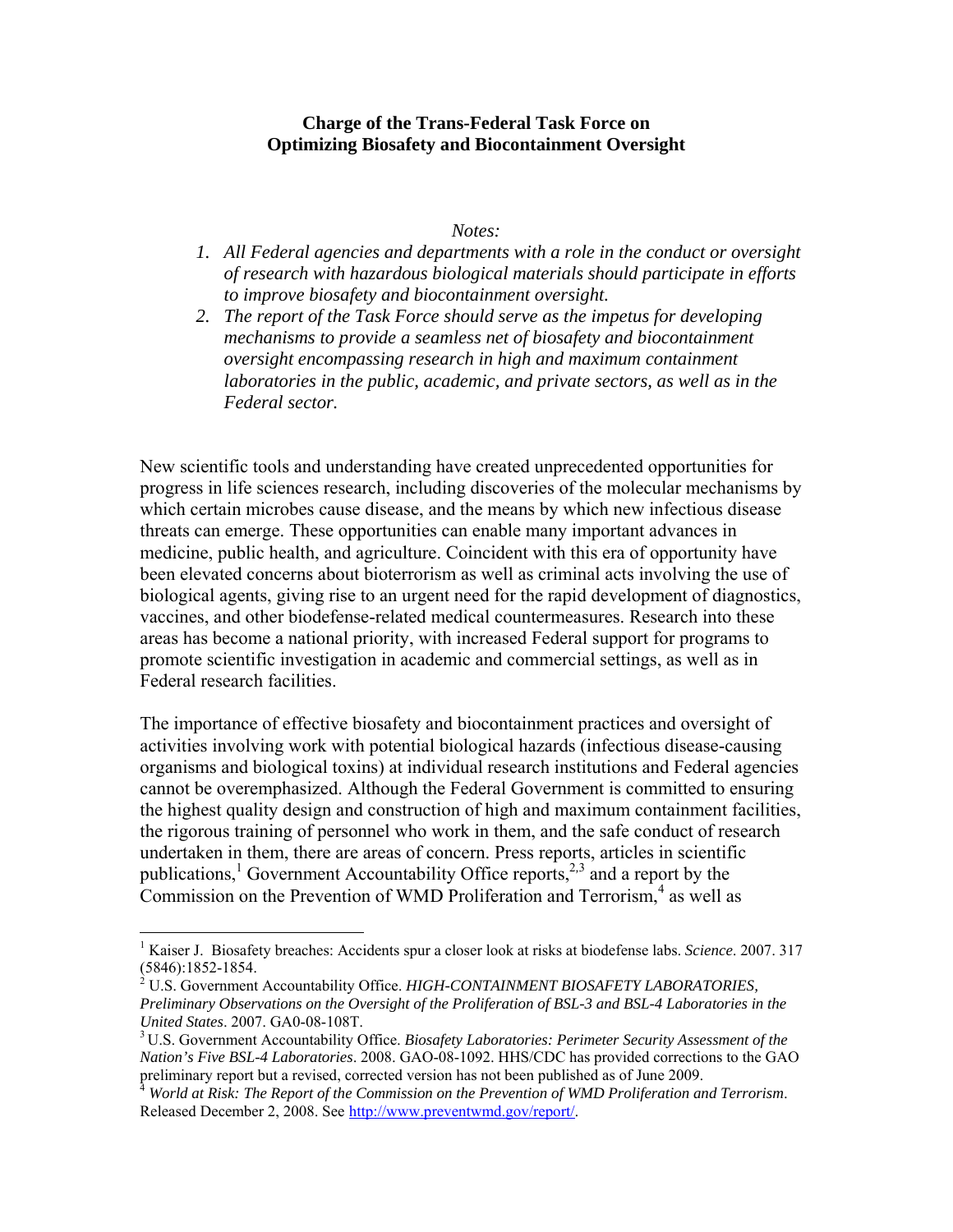congressional concerns have focused attention on the issues of biosafety and biosecurity<sup>5</sup> at high and maximum containment laboratories.

On October 4, 2007, the House Committee on Energy and Commerce, Subcommittee on Oversight and Investigations, held a hearing entitled "Germs, Viruses, and Secrets: The Silent Proliferation of Bio-Laboratories in the United States." At the hearing, subcommittee members voiced concerns about what they viewed as the risks associated with the proliferation of high and maximum containment laboratories (biosafety level 3 [BSL-3] and biosafety level 4 [BSL-4] and their agricultural equivalents) in the United States. At issue was the status of Federal oversight of BSL-3, BSL-4, and equivalent containment facilities, including the number and locations of all BSL-3 facilities.

At the October 2007 hearing, agency representatives from the U.S. Department of Health and Human Services (HHS) announced the establishment of the Trans-Federal Task Force on Optimizing Biosafety and Biocontainment Oversight (Task Force). The Task Force was established to undertake an intensive analysis of the current framework of biosafety and biocontainment oversight of high and maximum containment research on hazardous biological agents and toxins, with the goal of exploring strategies to address concerns voiced by Congress and the general public.

The Task Force is chaired by officials from HHS and the U.S. Department of Agriculture (USDA), and is comprised of representatives from a broad range of Federal departments and agencies that have responsibility for, and oversight of the management of biohazard risks. Included in the Task Force are members from HHS, USDA, and the Departments of Commerce, Defense, Energy, Homeland Security, Labor, State, Transportation, and Veterans' Affairs, as well as the Environmental Protection Agency and the National Science Foundation (see Appendix A).

# **Task Force Charge and Vision**

<u>.</u>

The purpose of the Task Force is to propose options and recommendations to improve biosafety and biocontainment oversight of research activities at high and maximum containment research laboratories in the United States through a comprehensive review of mechanisms by which individual research (local) institutions and the Federal Government can ensure safe working conditions. The Task Force envisions effective, comprehensive, local (institutional) and Federal oversight that protects laboratory workers, public health, agriculture, and the environment, without hindering the progress of science. The Task Force was charged to present this report to the USDA and HHS Secretaries for their consideration.

<sup>5</sup> In addition, Executive Order 13486, entitled *Strengthening Laboratory Biosecurity in the United States*, signed on January 9, 2009, by former President George W. Bush, ordered the establishment of the Working Group on Strengthening the Biosecurity of the United States. The new working group is charged with preparing a report on laboratory biosecurity and personnel reliability, topics that are related to biosafety. Executive Order 13486 is available at http://fas.org/irp/offdocs/eo/eo-13486.htm.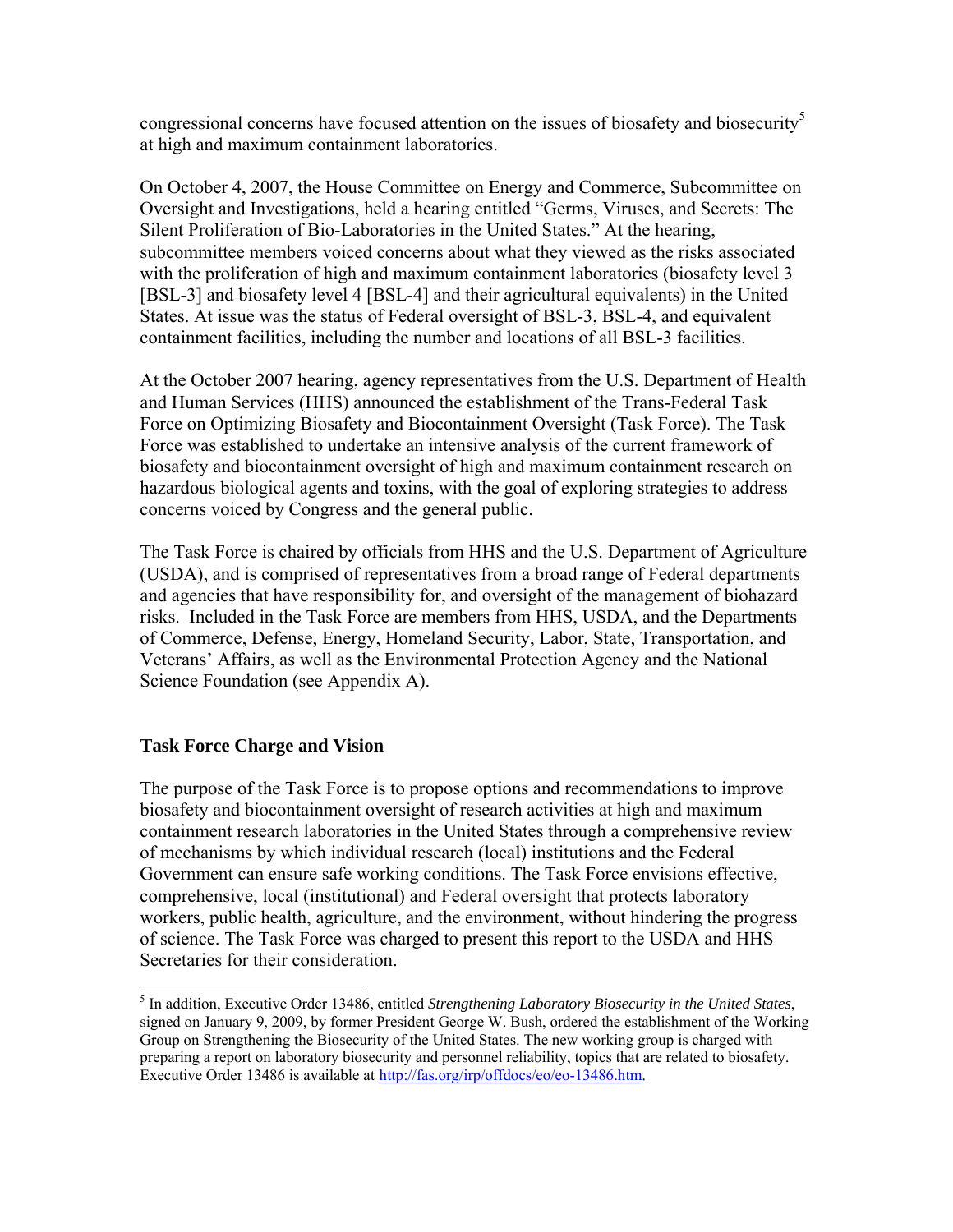### **Scope of Activity**

The scope of research activities considered by the Task Force includes those that occur in all high and maximum containment laboratory research facilities in all sectors (Federal, State, academic, private, and commercial laboratories) utilizing potentially hazardous biological agents (pathogens and toxins).

Beyond the scope of the Task Force report are activities involving select agents that take place in diagnostic and treatment (non-research) facilities such as hospitals, clinics, veterinary, and food diagnostic laboratories. These include some laboratories associated with the National Animal Health Laboratory Network (NAHLN) and the Food Emergency Response Network (FERN). Most licensed biomedical production facilities and mobile field analytical laboratories also lie outside the scope of this report because they are not research facilities. The activities of these facilities vary markedly from those engaged in high and maximum containment research.

Although this report offers a brief discussion of the relationship between laboratory biosecurity and biosafety, laboratory biosecurity *per se* is not the focus of this report. The term "laboratory biosecurity" denotes the protection of hazardous biological agents, including toxins, from loss, theft, diversion, or intentional misuse. Good biosafety and biocontainment practices contribute to effective laboratory biosecurity, and the disciplines of biosafety and laboratory biosecurity are complementary in many aspects. However, the Task Force did not want to deviate substantially from its focus on biosafety and biocontainment oversight.

# **Approach**

In developing the report, the working group of the Task Force focused on:

- Conducting a comprehensive assessment of the current biosafety/biocontainment oversight framework for high and maximum containment laboratory research activities and facilities in all sectors. Oversight is achieved at many levels, the most critical of which are individual research institutions ("local oversight") and Federal entities such as HHS/CDC and USDA/APHIS ("Federal oversight"). The Task Force review encompassed the identification and assessment of pertinent laws, regulations, policies, standards, and guidelines in addition to examining current biosafety/biocontainment oversight mechanisms in use by local institutions as well as municipal, State, and Federal oversight entities.
- Developing specific objectives for improving the current biosafety/biocontainment oversight framework. The objectives are based on identifying issues and needs related to the current biosafety/biocontainment